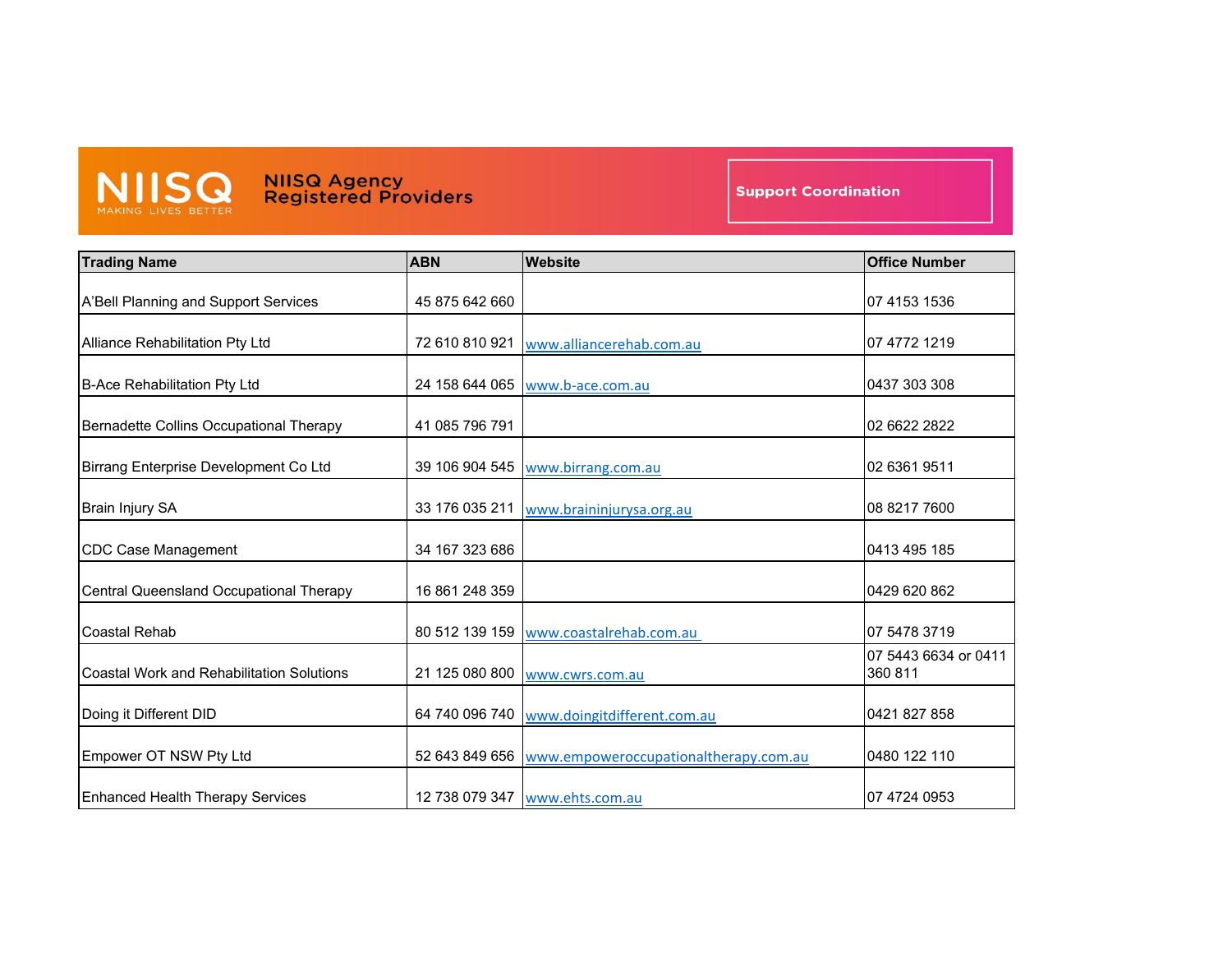| Goulburn Valley Health (Community Interlink) |                    | 69 541 423 898 www.gvhealth.org.au/                                                       | 03 5832 2322                    |
|----------------------------------------------|--------------------|-------------------------------------------------------------------------------------------|---------------------------------|
| Inclusion Rehab and Disability               | 49 613 149 741     | www.inclusionrehab.com.au                                                                 | 0431 447 504                    |
| Injury Management South                      | 90 163 862 360 N/A |                                                                                           | 0413 996 503                    |
| Integrate Rehab Pty Ltd                      | 28 142 275 581     | www.integraterehab.com.au                                                                 | 07 3102 4403                    |
| Integrated Work Health                       | 42 703 960 964     |                                                                                           | 0414 182 842                    |
| Integrity OT Services                        | 36 772 856 189     |                                                                                           | 0415 040 040                    |
| Jo-Anne Holtzheimer and Asssociates Pty Ltd  | 16 109 513 457     |                                                                                           |                                 |
| MB Occupational Therapy Pty Ltd              | 25 603 681 554     |                                                                                           | 07 3532 5191 or 0458<br>096 202 |
| Mercy Community Services SEQ Limited         |                    | 51 166 477 318 www.mercycommunity.org.au                                                  | 07 3866 4160                    |
| Moore Rehab Outcomes                         | 93 150 887 479     | www.moorerehab.com.au                                                                     | 0435 947 334                    |
| <b>Mystarfish Support Services</b>           | 80 632 315 210     |                                                                                           | 0428 455 731                    |
| New England Brain Injury Rehab Service       | 63 598 010 203     | www.aci.health.nsw.gov.au/resources/brain-injury-<br>rehabilitation/nsw-services/birp-nsw | 02 6767 8350                    |
| North Queensland Therapy Services            | 70 099 919 347     | www.nqts.com.au                                                                           | 07 4772 5191                    |
| Occupational Consultants Pty Ltd             | 14 159 148 213     | www.occupationalconsultants.com.au                                                        | 0418 743 419                    |
| Progress Therapy Solutions*                  | 64 736 889 237     |                                                                                           |                                 |
| Rehab 101                                    | 90 608 500 202     |                                                                                           | 0411 221 155                    |